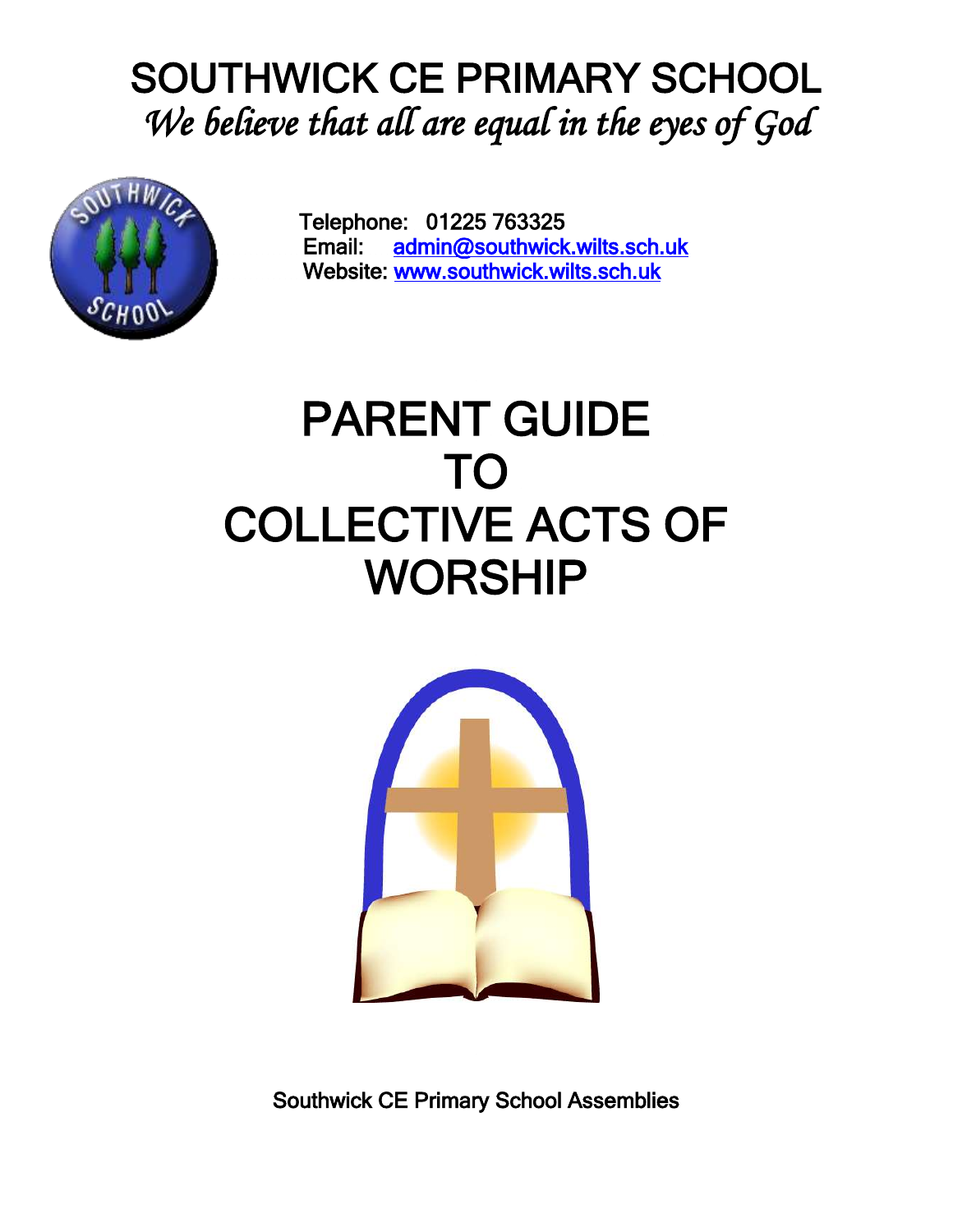## Why do we have them?

By law all schools in England have to have a daily act of worship (1988 Education Reform Act). This act states that collective worship should be wholly or mainly of a broadly Christian character. We make sure however that our assemblies are conducted in a manner that is sensitive to the individual faith and beliefs of all members of the school and to other religions.

Our assemblies are times for being together so we can challenge, inspire, celebrate and foster an atmosphere which allows personal, spiritual reflection and response.



### Right to withdraw

We expect all children to attend assemblies. However, any parent can request permission for their child to be excused from attending religious worship.

#### How are our assemblies organized?

We always have music to enter and leave the assembly to help to create a calm and reflective atmosphere. A candle is lit by a child to signify the presence of God.

MONDAY This is a whole school assembly led by a teacher TUESDAY Separate KS1 and KS2 assemblies are led by teachers WEDNESDAY A whole school assembly is led by Mrs Shellard or visitors THURSDAY Assemblies are held in each class FRIDAY Celebration assemblies acknowledge and reward achievements. These are often led by children and link to our values.